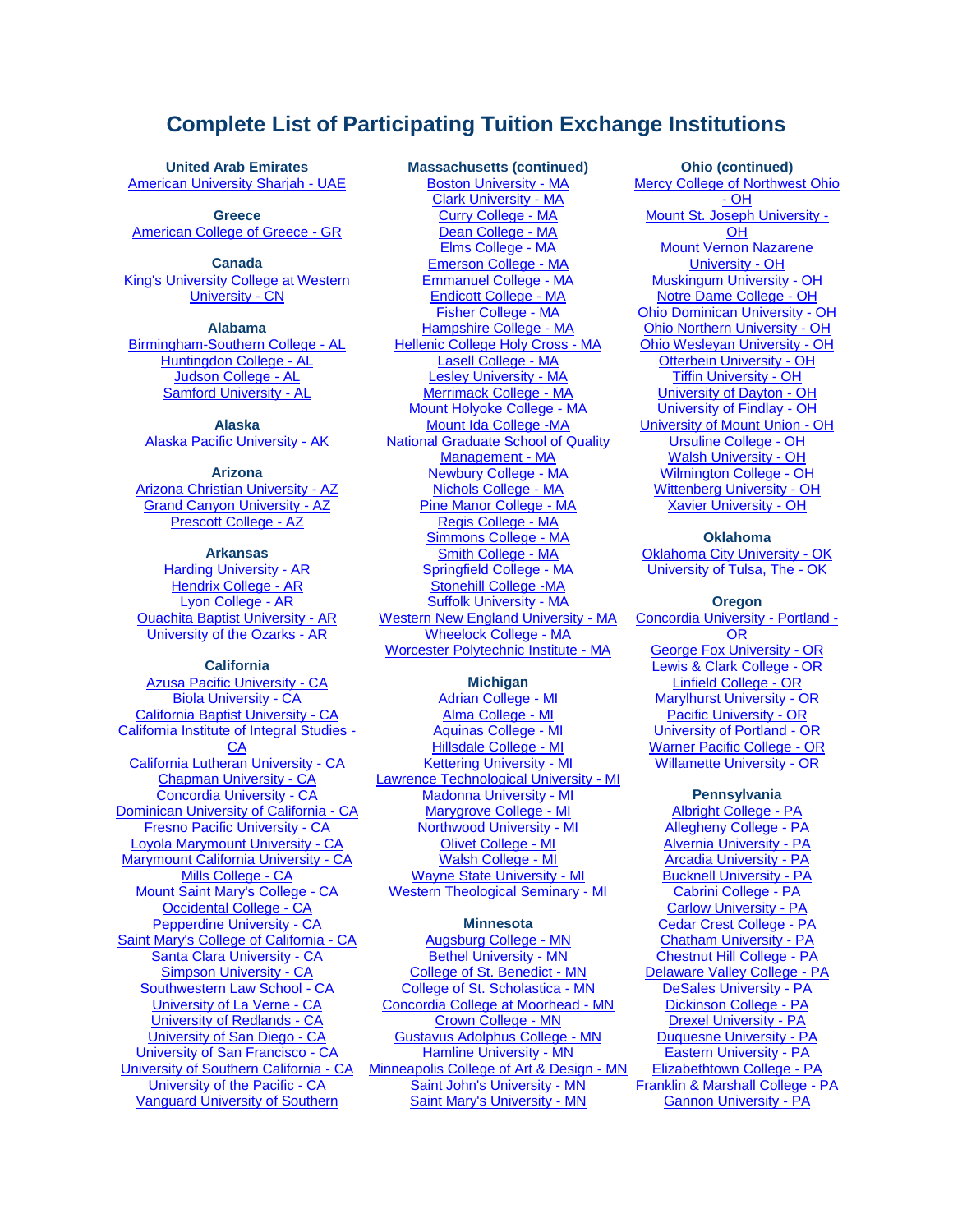[California -](http://www.vanguard.edu/) CA [Westmont College -](http://www.westmont.edu/) CA [Whittier College -](http://www.whittier.edu/) CA

**Colorado** [Johnson & Wales University -](http://www.jwu.edu/) CO [Regis University -](http://www.regis.edu/) CO

#### **Connecticut**

[Connecticut College -](http://www.connecticutcollege.edu/) CT [Fairfield University -](http://www.fairfield.edu/) CT [Goodwin College -](http://www.goodwin.edu/) CT [Mitchell College -](http://www.mitchell.edu/) CT [Quinnipiac University -](http://www.quinnipiac.edu/) CT [Sacred Heart University -](http://www.sacredheart.edu/) CT [University of Bridgeport -](http://www.bridgeport.edu/) CT [University of Hartford -](http://www.hartford.edu/) CT [University of New Haven -](http://www.newhaven.edu/) CT [University of Saint Joseph -](http://www.usj.edu/) CT

# **Delaware**

[University of Delaware -](http://www.udel.edu/) DE [Wesley College -](http://www.wesley.edu/) DE [Wilmington University -](http://www.wilmu.edu/inquiry/mobile/generaldegrees0.aspx?utm_campaign=leadgeneratio&utm_expid=8459971-10.IsMjetobQUuBN3ykuHy0oA.0) DE

**District of Columbia** [American University -](http://american.edu/admissions) DC [Catholic University of America, The -](http://www.cua.edu/) [DC](http://www.cua.edu/) [George Washington University -](http://www.gwu.edu/) DC [Trinity College of DC -](http://www.trinitydc.edu/) DC

# **Florida**

[Barry University -](http://www.barry.edu/) FL [Eckerd College -](http://www.eckerd.edu/) FL [Edward Waters College -](http://www.ewc.edu/) FL [Embry-Riddle Aeronautical University -](http://www.erau.edu/) [FL](http://www.erau.edu/) [Flagler College -](http://www.flagler.edu/) FL [Florida Institute of Technology -](http://www.fit.edu/) FL [Florida Southern College -](http://www.flsouthern.edu/) FL [Jacksonville University -](http://www.ju.edu/) FL [Johnson & Wales University -](http://telo.tuitionexchange.org/http/www.jwu.edu) FL [Lynn University-](http://www.lynn.edu/) FL [New College of Florida -](http://www.ncf.edu/) FL [Palm Beach Atlantic University -](http://www.pba.edu/) FL [Saint Leo University -](http://www.saintleo.edu/) FL **[St. Thomas University -](http://www.stu.edu/) FL [Stetson University -](http://www.stetson.edu/) FL** [University of Florida -](http://www.ufl.edu/) FL [University of North Florida -](http://www.unf.edu/) FL [University of Tampa -](http://www.ut.edu/) FL

#### **Georgia**

[Agnes Scott College -](http://www.agnesscott.edu/) GA [Andrew College -](http://www.andrewcollege.edu/) GA [Berry College -](http://www.berry.edu/) GA [Brenau University -](http://www.brenau.edu/) GA [Covenant College -](http://www.covenant.edu/) GA [LaGrange College](http://www.lagrange.edu/) - GA [Mercer University -](http://www.mercer.edu/) GA [Oglethorpe University -](http://www.oglethorpe.edu/) GA

[St. Catherine University -](http://www.stkate.edu/) MN [University of Northwestern -](http://www.unwsp.edu/) St. Paul - MN [William Mitchell College of](http://www.wmitchell.edu/) Law - MN

> **Mississippi** [Belhaven University -](http://www.belhaven.edu/) MS [Millsaps College -](http://www.millsaps.edu/) MS [Mississippi College -](http://www.mc.edu/) MS

### **Missouri**

[Columbia College -](http://www.ccis.edu/) MO [Culver-Stockton College -](http://www.culver.edu/) MO [Drury University -](http://www.drury.edu/) MO [Kansas City Art Institute -](http://www.kcai.edu/) MO [Maryville University -](http://www.maryville.edu/) MO [Missouri Baptist University -](http://mobap.edu/) MO [Northwest Missouri State University -](http://www.nwmissouri.edu/) MO [Park University -](http://www.park.edu/) MO [Rockhurst University -](http://www.rockhurst.edu/tuitionbenefits) MO [Saint Louis University -](http://www.slu.edu/) MO [Southwest Baptist University -](http://www.sbuniv.edu/) MO [Stephens College -](http://www.stephens.edu/) MO [Webster University -](http://www.webster.edu/) MO [Westminster College -](http://www.westminster-mo.edu/) MO [William Jewell College -](http://www.jewell.edu/) MO [William Woods University -](http://www.williamwoods.edu/) MO

#### **Montana**

[Carroll College -](http://www.carroll.edu/) MT [Rocky Mountain College -](http://www.rocky.edu/) MT [University of Great Falls -](http://www.ugf.edu/) MT

### **Nebraska**

[College of Saint Mary -](http://www.csm.edu/) NE [Concordia University -](http://www.cune.edu/) NE [Creighton University -](http://www.creighton.edu/) NE [Doane College -](http://www.doane.edu/) NE [Hastings College -](http://www.hastings.edu/) NE [Nebraska Methodist College -](http://www.methodistcollege.edu/) NE [Nebraska Wesleyan University -](http://www.nebrwesleyan.edu/) NE

> **Nevada** [Sierra Nevada College -](http://www.sierranevada.edu/) NV

### **New Hampshire**

[Antioch University New England -](http://www.antiochne.edu/) NH [Colby-Sawyer College -](http://www.colby-sawyer.edu/) NH [Franklin Pierce University-](http://www.franklinpierce.edu/) NH [New England College -](http://www.nec.edu/) NH [New Hampshire Institute of Art -](http://www.nhia.edu/) NH [Saint Anselm College -](http://www.anselm.edu/) NH [Southern New Hampshire University -](http://www.snhu.edu/Campus-College-Student.aspx) NH [University of New Hampshire School of](http://www.law.unh.edu/)  [Law -](http://www.law.unh.edu/) NH

# **New Jersey**

[Bloomfield College -](http://www.bloomfield.edu/) NJ [Caldwell University -](http://www.caldwell.edu/) NJ [Centenary College -](http://www.centenarycollege.edu/) NJ [College of Saint Elizabeth, The -](http://www.cse.edu/) NJ [Drew University -](http://www.drew.edu/) NJ [Fairleigh Dickinson University -](http://www.fdu.edu/) NJ

[Geneva College -](http://www.geneva.edu/) PA [Gettysburg College -](http://www.gettysburg.edu/) PA [Grove City College -](http://www.gcc.edu/) PA [Gwynedd Mercy University -](http://www.gmercyu.edu/) PA [Holy Family University -](http://www.holyfamily.edu/) PA [Immaculata University -](http://www.immaculata.edu/) PA [Juniata College -](http://www.juniata.edu/) PA [Keystone College -](http://www.keystone.edu/) PA [King's College -](http://www.kings.edu/) PA [La Roche College -](http://www.laroche.edu/) PA [Lafayette College -](http://www.lafayette.edu/) PA [LaSalle University -](http://www.lasalle.edu/) PA [Lebanon Valley College -PA](http://www.lvc.edu/) [Lycoming College -](http://www.lycoming.edu/) PA [Marywood University -](http://www.marywood.edu/) PA [Mercyhurst University -](http://www.mercyhurst.edu/) PA [Misericordia University -](http://www.misericordia.edu/) PA [Moore College of Art and Design](http://www.moore.edu/)  - [PA](http://www.moore.edu/) [Moravian College -](http://www.moravian.edu/) PA [Mount Aloysius College -](http://www.mtaloy.edu/) PA [Muhlenberg College -](http://www.muhlenberg.edu/) PA [Neumann University -](http://www.neumann.edu/) PA [Peirce College -](http://www.peirce.edu/) PA [Philadelphia University -](http://www.philau.edu/) PA [Pittsburgh Theological Seminary](http://www.pts.edu/)  - [PA](http://www.pts.edu/) [Point Park University -](http://www.pointpark.edu/) PA [Robert Morris University -](http://www.rmu.edu/) PA [Rosemont College -](http://www.rosemont.edu/) PA [Saint Francis University -](http://www.francis.edu/) PA [Saint Joseph's University -](http://www.sju.edu/) PA [Saint Vincent College -](http://www.stvincent.edu/) PA [Seton Hill University -](http://www.setonhill.edu/) PA [Susquehanna University -](http://www.susqu.edu/) PA [Thiel College -](http://www.thiel.edu/) PA [University of Pittsburgh -](http://www.pitt.edu/) PA [University of Sciences in](http://www.usp.edu/)  [Philadelphia -](http://www.usp.edu/) PA [University of Scranton -](http://www.scranton.edu/) PA [University of the Arts, The -](http://www.uarts.edu/) PA [Ursinus College -](http://www.ursinus.edu/) PA [Villanova University -](http://www.villanova.edu/) PA [Washington & Jefferson College](http://www.washjeff.edu/)  - [PA](http://www.washjeff.edu/) [Waynesburg University -](http://www.waynesburg.edu/) PA [Westminster College -](http://www.westminster.edu/) PA [Widener University -](http://www.widener.edu/) PA [Wilkes University -](http://www.wilkes.edu/) PA [Wilson College -PA](http://www.wilson.edu/) [York College of PA -](http://www.ycp.edu/admissions/cost-and-financial-aid/scholarships-and-grants/) PA

#### **Rhode Island**

[Bryant University -](http://www.bryant.edu/) RI [Johnson & Wales University -](http://www.jwu.edu/) RI [Providence College -](http://www.providence.edu/) RI [Roger Williams University -](http://www.rwu.edu/) RI [Salve Regina University -](http://www.salve.edu/) RI

# **South Carolina**

[Anderson University -](http://www.andersonuniversity.edu/) SC [Charleston Southern University](http://www.charlestonsouthern.edu/) -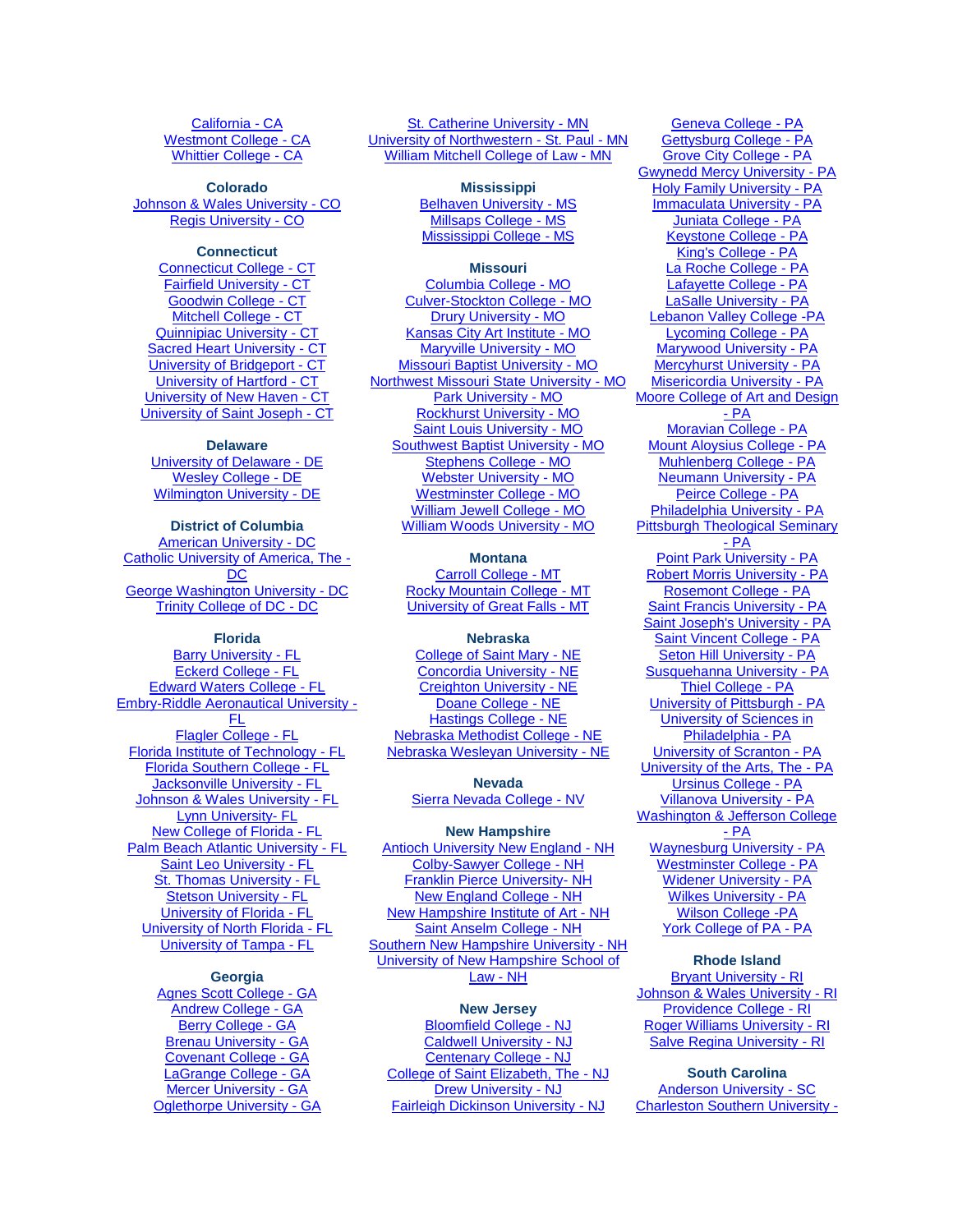# [Shorter University -](http://www.shorter.edu/) GA [Truett-McConnell College -](http://www.truett.edu/) GA [Wesleyan College -](http://www.wesleyancollege.edu/) GA

#### **Idaho** [College of Idaho \(The\) -](http://www.collegeofidaho.edu/) ID

**Illinois**

[Augustana College -](http://www.augustana.edu/) IL [Aurora University -](http://www.aurora.edu/) IL [Benedictine University -](http://www.ben.edu/) IL [Bradley University -](http://www.bradley.edu/) IL [Columbia College Chicago -](http://www.colum.edu/) IL [Concordia University -](http://www.cuchicago.edu/) IL [DePaul University -](http://www.depaul.edu/) IL [Dominican University -](http://www.dom.edu/) IL [Elmhurst College -](http://www.elmhurst.edu/) IL [Illinois College -](http://www.ic.edu/) IL [Illinois Institute of Technology -](http://admission.iit.edu/) IL [John Marshall Law School -](http://www.jmls.edu/) IL [Judson University -](http://www.judsonu.edu/) IL [Knox College -IL](http://www.knox.edu/) [Lewis University -](http://www.lewisu.edu/) IL [MacMurray College -](http://www.mac.edu/) IL [McKendree University -](http://www.mckendree.edu/) IL [Millikin University -](http://www.millikin.edu/) IL [Monmouth College -](http://www.monmouthcollege.edu/) IL [National-Louis University IL](http://www.nl.edu/) [North Central College -](http://www.northcentralcollege.edu/) IL [North Park University -](http://www.northpark.edu/) IL [Northern Baptist Theological Seminary -](http://www.seminary.edu/) [IL](http://www.seminary.edu/) [Quincy University -IL](http://www.quincy.edu/) [Robert Morris University -](http://www.robertmorris.edu/) IL [Rockford University -](http://www.rockford.edu/) IL [Roosevelt University -](http://www.roosevelt.edu/) IL [Saint Xavier University -](http://www.sxu.edu/) IL School of the Art Institute of Chicago, [The -](http://www.saic.edu/) IL [Trinity International University -](http://www.tiu.edu/) IL [University of St. Francis -](http://www.stfrancis.edu/) IL

#### **Indiana**

[Anderson University -](http://www.anderson.edu/) IN [Butler University -](http://www.butler.edu/) IN [Calumet College of Saint Joseph -](http://www.ccsj.edu/) IN [DePauw University -](http://telo.tuitionexchange.org/www.depauw.edu) IN [Franklin College -](http://www.franklincollege.edu/) IN [Hanover College -](http://www.hanover.edu/) IN [Holy Cross College -](http://www.hcc-nd.edu/) IN [Huntington University -](http://www.huntington.edu/) IN [Indiana Institute of Technology -](http://www.indianatech.edu/) IN [Manchester University -](http://www.manchester.edu/) IN [Marian University -](http://www.marian.edu/) IN [Oakland City University -](http://www.oak.edu/) IN [Rose-Hulman Institute of Technology -](http://www.rose-hulman.edu/) [IN](http://www.rose-hulman.edu/) [Saint Joseph's College -](http://www.saintjoe.edu/) IN [Saint Mary-of-the-Woods College -](http://www.smwc.edu/) IN [Trine University -](http://www.trine.edu/) IN [University of Evansville -](http://www.evansville.edu/) IN [University of Indianapolis -](http://www.uindy.edu/) IN

[Georgian Court University -](http://www.georgian.edu/) NJ [Monmouth University -](http://www.monmouth.edu/) NJ [Richard Stockton College of NJ -](http://intraweb.stockton.edu/eyos/page.cfm?siteID=197&pageID=5&layout=hp) NJ [Rider University -](http://www.rider.edu/) NJ [Saint Peter's University -](http://www.saintpeters.edu/) NJ [Seton Hall University -](http://www.shu.edu/) NJ [Stevens Institute of Technology -](http://www.stevens.edu/) NJ

# **New York**

[Adelphi University -](http://www.adelphi.edu/) NY [Albany Law School -](http://www.albanylaw.edu/) NY [Alfred University -](http://www.alfred.edu/) NY [Bard College -](http://www.bard.edu/) NY [Canisius College -](http://www.canisius.edu/) NY [Cazenovia College -](http://www.cazenovia.edu/) NY [Clarkson University -](http://www.clarkson.edu/) NY [College of Mount Saint Vincent -](http://www.mountsaintvincent.edu/) NY [College of New Rochelle -](http://www.cnr.edu/) NY [College of Saint Rose -](http://www.strose.edu/) NY [Concordia College -](http://www.concordia-ny.edu/) NY [Daemen College -](http://www.daemen.edu/) NY [Dominican College of Blauvelt -](http://www.dc.edu/) NY [D'Youville College -](http://www.dyc.edu/) NY [Elmira College -](http://www.elmira.edu/) NY [Fordham University -](http://www.fordham.edu/) NY [Hartwick College -](http://www.hartwick.edu/) NY [Hilbert College -](http://www.hilbert.edu/) NY [Hobart and William Smith Colleges -](http://www.hws.edu/) NY [Hofstra University -](http://www.hofstra.edu/) NY [Houghton College -](http://www.houghton.edu/) NY [Iona College -](http://www.iona.edu/) NY [Keuka College -](http://www.keuka.edu/) NY [Le Moyne College -](http://www.lemoyne.edu/) NY [Long Island University, Brooklyn Campus](http://www.brooklyn.liu.edu/)  - [NY](http://www.brooklyn.liu.edu/) [Long Island University, LIU Post -](http://www.liu.edu/) NY [Manhattan College -](http://www.manhattan.edu/) NY [Manhattanville College -](http://www.mville.edu/) NY [Marymount Manhattan College -](http://www.mmm.edu/) NY [Medaille College -](http://www.medaille.edu/) NY [Mercy College -](http://www.mercy.edu/) NY [Molloy College -](http://www.molloy.edu/) NY [Mount Saint Mary College -](http://www.msmc.edu/) NY [Nazareth College -](http://www.naz.edu/) NY [New York Institute of Technology -](http://www.nyit.edu/) NY [Niagara University -](http://www.niagara.edu/) NY [Nyack College -](http://www.nyack.edu/) NY [Pace University -](http://www.pace.edu/) NY [Paul Smith's College of Arts & Sciences -](http://www.paulsmiths.edu/) [NY](http://www.paulsmiths.edu/) [Polytechnic Institute of NYU -](http://www.poly.edu/) NY [Pratt Institute -](http://www.pratt.edu/) NY [Roberts Wesleyan College -](http://www.roberts.edu/) NY [Rochester Inst. of Technology -](http://www.rit.edu/) NY [Sage Colleges, The -](http://www.sage.edu/html/rsc/welcome.html) NY [Sarah Lawrence College -](http://www.slc.edu/) NY [Skidmore College -](http://www.skidmore.edu/) NY [St. Bonaventure University -](http://www.sbu.edu/) NY [St. Francis College -](http://www.sfc.edu/) NY [St. John Fisher College -](http://www.sjfc.edu/admissions) NY [St. John's University -](http://www.stjohns.edu/) NY

[St. Joseph's College -](http://www.sjcny.edu/) NY

**[SC](http://www.charlestonsouthern.edu/)** [Coker College -](http://www.coker.edu/) SC [Columbia College -](http://www.columbiasc.edu/) SC [Converse College -](http://www.converse.edu/) SC [Erskine College -](http://www.erskine.edu/) SC [Furman University -](http://www.furman.edu/) SC [Limestone College -](http://www.limestone.edu/) SC [Newberry](http://www.newberry.edu/) College - SC [North Greenville University -](http://www.ngu.edu/) SC [Presbyterian College -](http://www.presby.edu/) SC [Southern Wesleyan University -](http://www.swu.edu/) **[SC](http://www.swu.edu/)** 

[Wofford College -](http://www.wofford.edu/) SC

# **South Dakota**

[Mount Marty College -](http://www.mtmc.edu/) SD [University of Sioux Falls -](http://www.usiouxfalls.edu/) SD

#### **Tennessee**

[Belmont University -](http://www.belmont.edu/) TN [Bryan College -](http://www.bryan.edu/) TN [Carson-Newman College -](http://www.cn.edu/) TN [Christian Brothers University -](http://www.cbu.edu/) [TN](http://www.cbu.edu/) [Emmanuel Christian Seminary -](http://www.ecs.edu/) [TN](http://www.ecs.edu/) [Johnson University -](http://www.johnsonu.edu/) TN [Lee University -](http://www.leeuniversity.edu/) TN [Lincoln Memorial University -](http://www.lmunet.edu/) TN [Martin Methodist College -](http://www.martinmethodist.edu/) TN [Maryville College -](http://www.maryvillecollege.edu/) TN [Memphis College of Art -](http://www.mca.edu/) TN [Milligan College -](http://www.milligan.edu/) TN [Tennessee Wesleyan College -](http://www.twcnet.edu/) [TN](http://www.twcnet.edu/) [Union University -](http://www.uu.edu/) TN [University of the South -](http://admission.sewanee.edu/apply/) TN

### **Texas**

[Abilene Christian University -TX](http://www.acu.edu/) [Austin College -](http://www.austincollege.edu/) TX [Baylor University -](http://www.baylor.edu/admissions) TX [Concordia University at Austin -](http://www.concordia.edu/) [TX](http://www.concordia.edu/) [Criswell College -](http://www.criswell.edu/) TX [Dallas Baptist University -](http://www.dbu.edu/) TX [East Texas Baptist University -](http://www.etbu.edu/) [TX](http://www.etbu.edu/) **[Hardin-Simmons University -](http://www.hsutx.edu/) TX** [Houston Baptist University -](http://www.hbu.edu/) TX [Howard Payne University -](http://www.hputx.edu/) TX [McMurry University -](http://www.mcm.edu/) TX [Schreiner University -](http://www.schreiner.edu/) TX [Southwestern University -](http://www.southwestern.edu/) TX [St. Edward's University -](http://www.stedwards.edu/) TX [St. Mary's University -](http://www.stmarytx.edu/) TX [Texas Christian University -](http://www.tcu.edu/) TX [Texas Lutheran University -](http://www.tlu.edu/) TX [Texas Wesleyan University -](http://www.txwesleyan.edu/) TX [Trinity University -](http://www.trinity.edu/) TX [University of Dallas -](http://www.udallas.edu/futurestudents/admiss) TX [University of Mary Hardin-Baylor](http://www.umhb.edu/)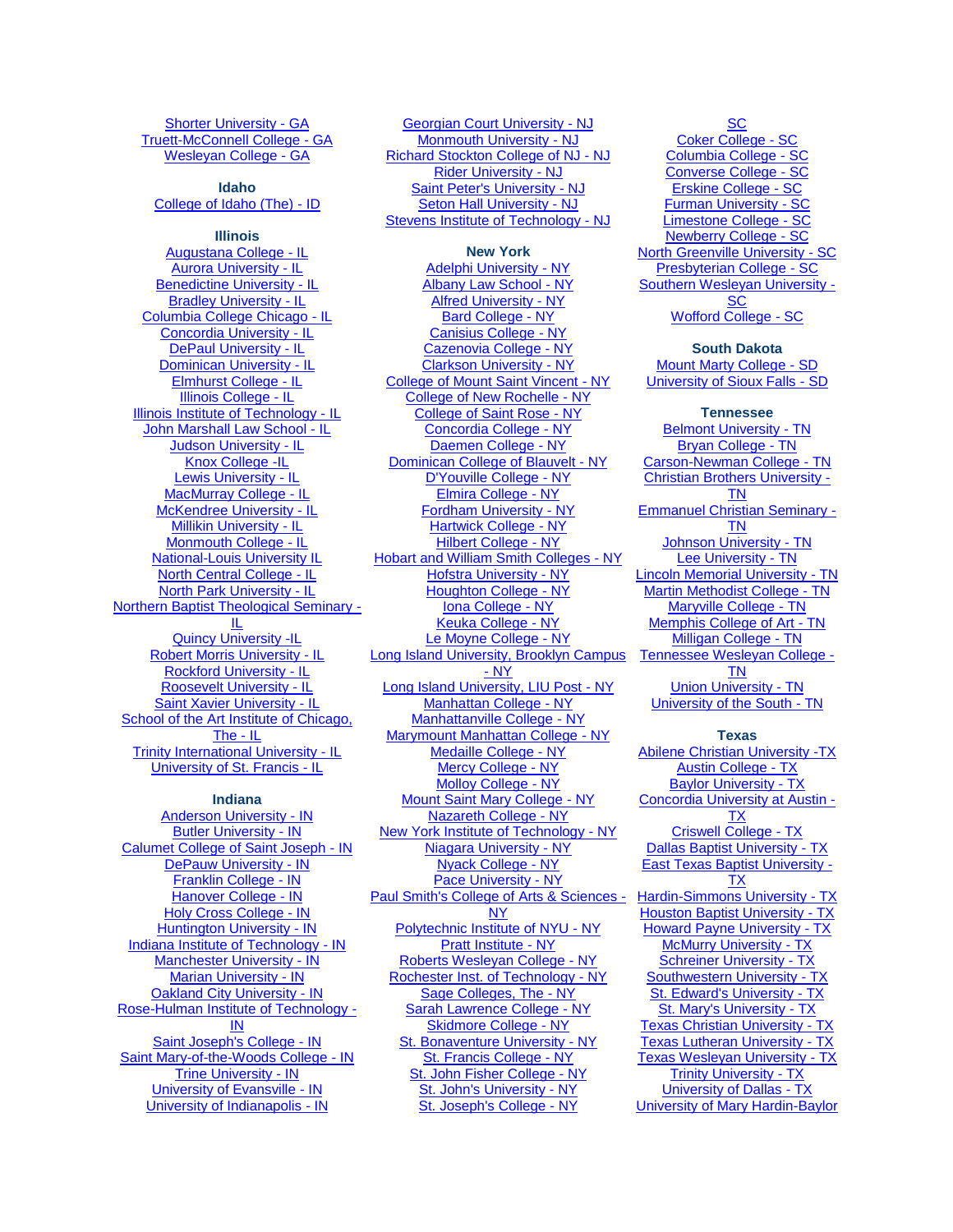[University of Saint Francis -](http://www.sf.edu/) IN [Valparaiso University -](http://www.valpo.edu/) IN [Wabash College -](http://www.wabash.edu/) IN

#### **Iowa**

[AIB College of Business -](http://www.aib.edu/) IA Briar [Cliff University -](http://www.briarcliff.edu/) IA [Buena Vista University -](http://www.bvu.edu/) IA [Central College -](http://www.central.edu/) IA [Clarke University -](http://www.clarke.edu/) IA [Coe College -](http://www.coe.edu/) IA [Cornell College -](http://www.cornellcollege.edu/) IA [Drake University -](http://www.drake.edu/) IA [Graceland University -](http://www.graceland.edu/) IA [Grand View University -](http://www.grandview.edu/) IA [Iowa Wesleyan College -](http://www.iwc.edu/) IA [Loras College -](http://www.loras.edu/) IA [Luther College -](http://www.luther.edu/) IA [Mercy College of Health Sciences -](http://www.mchs.edu/) IA [Morningside College -](http://www.morningside.edu/) IA [Mount Mercy University -](http://www.mtmercy.edu/) IA [Northwestern College -](http://www.nwiowa.edu/) IA [Simpson College -](http://www.simpson.edu/) IA [St. Ambrose University -](http://www.sau.edu/) IA [University of Dubuque -](http://www.dbq.edu/) IA [Upper Iowa University -](http://www.uiu.edu/) IA [Wartburg College -](http://www.wartburg.edu/) IA [William Penn University -](http://www.wmpenn.edu/) IA

#### **Kansas**

[Baker University -](http://www.bakeru.edu/) KS [Benedictine College -](http://www.benedictine.edu/) KS [Friends University -](http://www.friends.edu/) KS [Kansas Wesleyan University -](http://www.kwu.edu/) KS **[Ottawa University -](http://www.ottawa.edu/) KS** [Southwestern College -](http://www.sckans.edu/) KS

#### **Kentucky**

[Bellarmine University -](http://www.bellarmine.edu/) KY [Berea College -](http://www.berea.edu/) KY [Brescia University -](http://www.brescia.edu/) KY [Centre College -](http://www.centre.edu/) KY [Georgetown College -](http://www.georgetowncollege.edu/) KY [Kentucky State University -](http://www.kysu.edu/) KY [Kentucky Wesleyan College -](http://www.kwc.edu/) KY [Lindsey Wilson College -](http://www.lindsey.edu/) KY [Midway College -](http://www.midway.edu/) KY [Thomas More College -](http://www.thomasmore.edu/) KY **[Transylvania University -](http://www.transy.edu/) KY** [Union College -](http://www.unionky.edu/) KY [University of the Cumberlands, The -](http://www.ucumberlands.edu/) [KY](http://www.ucumberlands.edu/)

**Louisiana** [Centenary College -](http://www.centenary.edu/) LA [Louisiana Tech University -](http://www.latech.edu/) LA [Tulane University -](http://www.tulane.edu/) LA

#### **Maine**

[Maine College of Art -](http://meca.edu/) ME [Saint Joseph's College of Maine -](http://www.sjcme.edu/) ME [University of New England -](http://www.une.edu/) ME

[St. Lawrence University -](http://www.stlawu.edu/) NY [St. Thomas Aquinas College -](http://www.stac.edu/) NY [Syracuse University -](http://www.syr.edu/financialaid/scholarships/tuition_exchange.html) NY [Trocaire College -](http://www.trocaire.edu/) NY [Union Graduate College -](http://www.uniongraduatecollege.edu/) NY [Utica College -](http://www.utica.edu/) NY [Vaughn College -](http://www.vaughn.edu/) NY [Villa Maria College -](http://www.villa.edu/) NY [Wagner College -](http://www.wagner.edu/) NY [Webb Institute -](http://www.webb.edu/) NY [Wells College -](http://www.wells.edu/) NY

#### **North Carolina**

[Barton College -](http://www.barton.edu/) NC [Belmont Abbey College -](http://www.bac.edu/) NC [Campbell University -](http://www.campbell.edu/) NC [Catawba College -](http://www.catawba.edu/) NC [Chowan University -](http://www.chowan.edu/) NC [Elon University -](http://www.elon.edu/) NC [Gardner-Webb University -](http://www.gardner-webb.edu/) NC [Greensboro College -](http://www.greensboro.edu/) NC [Guilford College -](http://www.guilford.edu/) NC **[High Point University -](http://www.highpoint.edu/) NC** [Johnson & Wales University -](http://www.jwu.edu/) NC [Lees-McRae College -](http://www.lmc.edu/) NC [Lenoir-Rhyne University -](http://www.lr.edu/) NC [Mars Hill University -](http://www.mhc.edu/) NC [Meredith College -](http://www.meredith.edu/) NC [Methodist University -](http://www.methodist.edu/) NC [Mid-Atlantic Christian University -](http://www.macuniversity.edu/) NC [North Carolina Wesleyan College -](http://www.ncwc.edu/) NC [Pfeiffer University -](http://www.pfeiffer.edu/) NC [Queens University of Charlotte -](http://www.queens.edu/) NC [Salem Academy & College -](http://www.salem.edu/) NC [St. Andrews University -](http://www.sapc.edu/) NC [Warren Wilson College -](http://www.warren-wilson.edu/) NC [Wingate University -](http://www.wingate.edu/) NC

# **Ohio**

[Ashland University -](http://www.ashland.edu/) OH [Baldwin Wallace University -](http://www.bw.edu/) OH [Bluffton University -](http://www.bluffton.edu/) OH [Capital University -](http://www.capital.edu/) OH [Case Western Reserve University -](http://www.case.edu/) OH [Cleveland Institute of Art -](http://www.cia.edu/) OH [College of Wooster, The -](http://www.wooster.edu/) OH [Columbus College of Art & Design -](http://www.ccad.edu/) OH [Defiance College -](http://www.defiance.edu/) OH [Franklin University -](http://www.franklin.edu/) OH [Heidelberg University -](http://www.heidelberg.edu/) OH [Hiram College -](http://www.hiram.edu/) OH [John Carroll University -](http://www.jcu.edu/) OH [Lourdes University -](http://www.lourdes.edu/) OH [Malone University -](http://www.malone.edu/) OH [Marietta College -](http://www.marietta.edu/) OH

- T $\underline{X}$ [University of St. Thomas -](http://www.stthom.edu/) TX [University of the Incarnate Word](http://www.uiw.edu/)  <u>- [TX](http://www.uiw.edu/)</u> [Wayland Baptist University -](http://www.wbu.edu/) TX

#### **Utah**

[Westminster College -](http://www.westminstercollege.edu/) UT

# **Vermont**

[Bennington College -](http://www.bennington.edu/) VT [Champlain College -](http://www.champlain.edu/) VT [College of St. Joseph -](http://www.csj.edu/) VT [Goddard College -](http://www.goddard.edu/) VT [Green Mountain College -](http://admissions.greenmtn.edu/) VT [Landmark College -](http://www.landmark.edu/) VT [Marlboro College -](http://www.marlboro.edu/) VT [Norwich University -](http://www.norwich.edu/) VT [Saint Michael's College -](http://www.smcvt.edu/) VT

# **Virgin Islands**

[University of the Virgin Islands -](http://www.uvi.edu/) [VI](http://www.uvi.edu/)

#### **Virginia**

[Appalachian School of Law -](http://www.asl.edu/) VA [Bluefield College -](http://www.bluefield.edu/) VA [Bridgewater College -](http://www.bridgewater.edu/) VA [Emory & Henry College -](http://www.ehc.edu/) VA [Ferrum College -](http://www.ferrum.edu/) VA [Hampden-Sydney College -](http://www.hsc.edu/) VA [Hollins University -](http://www.hollins.edu/) VA [Jefferson College of Health](http://www.jchs.edu/)  [Sciences -](http://www.jchs.edu/) VA [Lynchburg College -](http://www.lynchburg.edu/) VA [Mary Baldwin College -](http://www.mbc.edu/) VA [Marymount University -](http://www.marymount.edu/) VA [Randolph College -](http://www.randolphcollege.edu/) VA [Randolph-Macon College -](http://www.rmc.edu/) VA [Regent University -](http://www.regent.edu/registrar) VA [Roanoke College -](http://www.roanoke.edu/) VA [Shenandoah University -](http://www.su.edu/) VA [Sweet Briar College -](http://www.sbc.edu/) VA [University of Richmond -](http://www.richmond.edu/) VA [Virginia Wesleyan College -](http://www.vwc.edu/) VA

#### **Washington**

[Cornish College of the Arts -](http://www.cornish.edu/) WA [Gonzaga University -](http://www.gonzaga.edu/) WA [Heritage University -](http://www.heritage.edu/) WA [Pacific Lutheran University -](http://www.plu.edu/) WA [Saint Martin's University -](http://www.stmartin.edu/) WA [Seattle University -](http://www.seattleu.edu/) WA [University of Puget Sound -](http://www.pugetsound.edu/) WA [Whitworth University -](http://www.whitworth.edu/) WA

#### **West Virginia**

[Bethany College -](http://www.bethanywv.edu/) WV [Davis and Elkins College -](http://www.dewv.edu/) WV [University of Charleston -](http://www.ucwv.edu/) WV [West Virginia Wesleyan College](http://www.wvwc.edu/)  - [WV](http://www.wvwc.edu/)